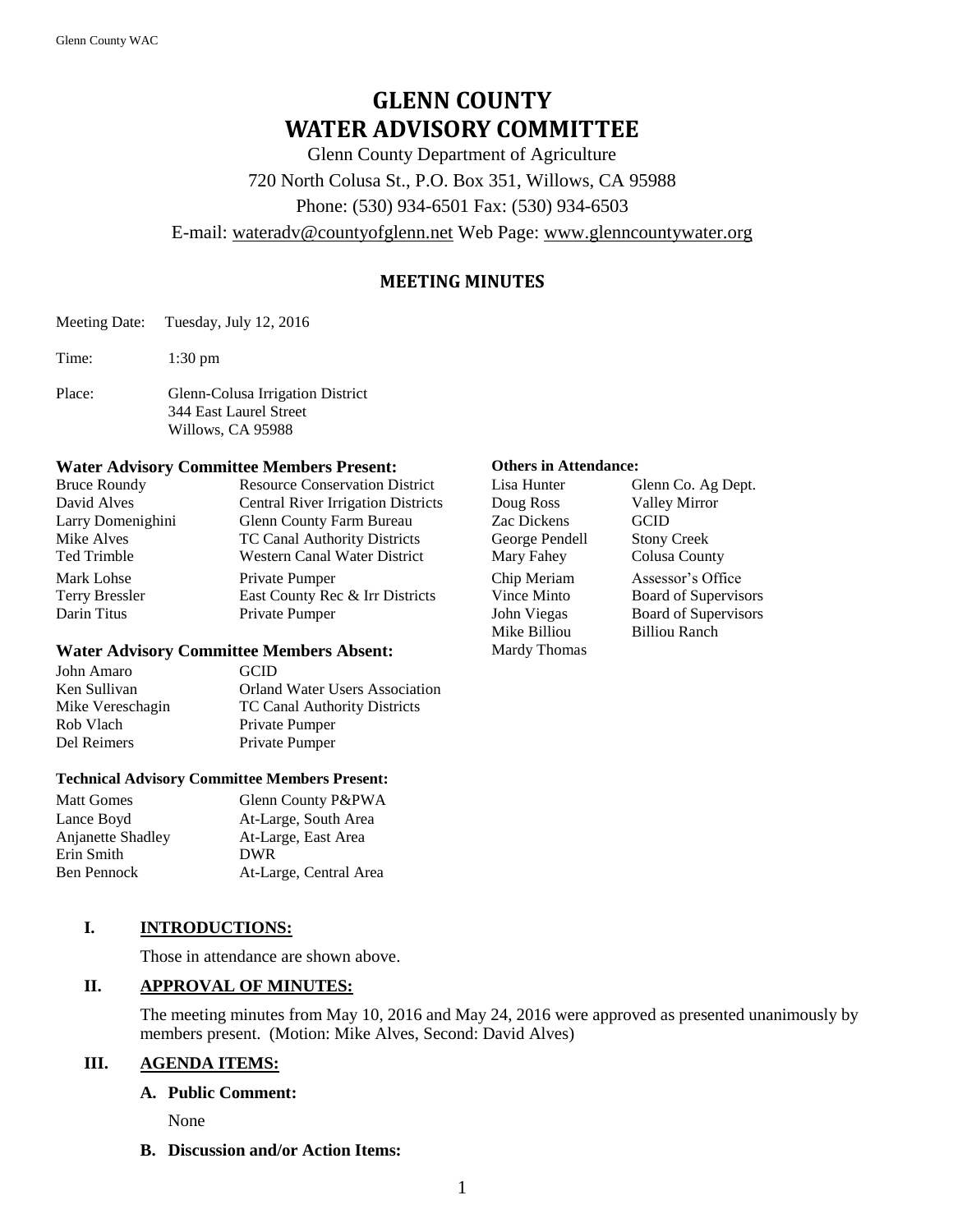#### **1. Letter to Board of Supervisors**

As requested at the May 24, 2016 meeting, a draft letter to the Board of Supervisors was developed by the TAC using the following statement as a guideline: *The WAC cannot recommend that the well moratorium be continued based on lack of sound data/science and further studies are needed to be done to gather data by a third party consultant and funding is needed to complete these studies.* The letter was included in the agenda packet for further review and discussion.

A comment was made that the proposed letter did not cover the items requested by the WAC. It was recommended to add the intent of the letter, not to continue the moratorium, in the introduction. Mike Alves distributed a second draft letter for consideration.

There was some hesitancy from some members to recommend whether the Board should continue the moratorium or not. A comment was made that the letter should tie into a minute order from the Board. Another comment was made that if the majority of the WAC members felt like the moratorium should be lifted, they should write it in the letter. Some were concerned that the moratorium may not be legal. Some felt that more resources are needed to provide a recommendation with good information. The Preliminary Plan and the Western Glenn County report have a list of projects that should be funded.

A motion was made by Terry Bressler, with a second by David Alves, to add the additional language to the letter that the WAC recommends that the Supervisors not extend the well permit moratorium. Further discussion ensued.

Clarification that the added moratorium language would be added as introductory paragraph to the letter provided in the agenda packet. Reasons to support that would be stated below which would be gathered from the bullet points in the May 24 meeting minutes and the reasons stated in the second letter that was distributed at this meeting. Additionally, the portion regarding the funding request would remain in the letter.

It was further clarified that the motion for the proposed changes be incorporated into another draft and be brought back to the WAC for review.

The members agreed that they would like the letter to be received by the Board prior to the August 2, 2016 Board meeting. The WAC would need to meet in about two weeks. A final version of the letter would need to be prepared by July 26 in order to get the letter into the Board agenda packet.

A comment was made that the member was in agreement with bullet points listed except that he felt the WAC should not be recommending legal advice to the Board.

Regarding the funding, it was clarified that the estimate provided was a rough estimate received by a consulting firm to complete the water budget project. A portion of the grant would be available to cover some of the cost, but there is not enough in the grant task to cover the entire cost of the project. It would likely require additional funding from participating agencies and entities, including the County. It was decided to leave the funding estimate for the water budget project, but not to include dollar amounts for the additional projects.

Ultimately it was decided to direct staff to develop a revised draft for review at the next WAC meeting.

The motion stated above to include additional language to the letter was unanimously approved.

# **2. BMO Compliance for 2016**

Lisa Hunter gave a presentation that reviewed the Spring 2016 BMO alert levels and potential management areas for Stage 3 wells. Spring 2016 maps and spreadsheets for groundwater conditions were shown at a previous WAC meeting. Management area concepts, potential options, and potential issues were discussed, including an option to define a management area by using a radius around each stage 3 well, but "clip" the radius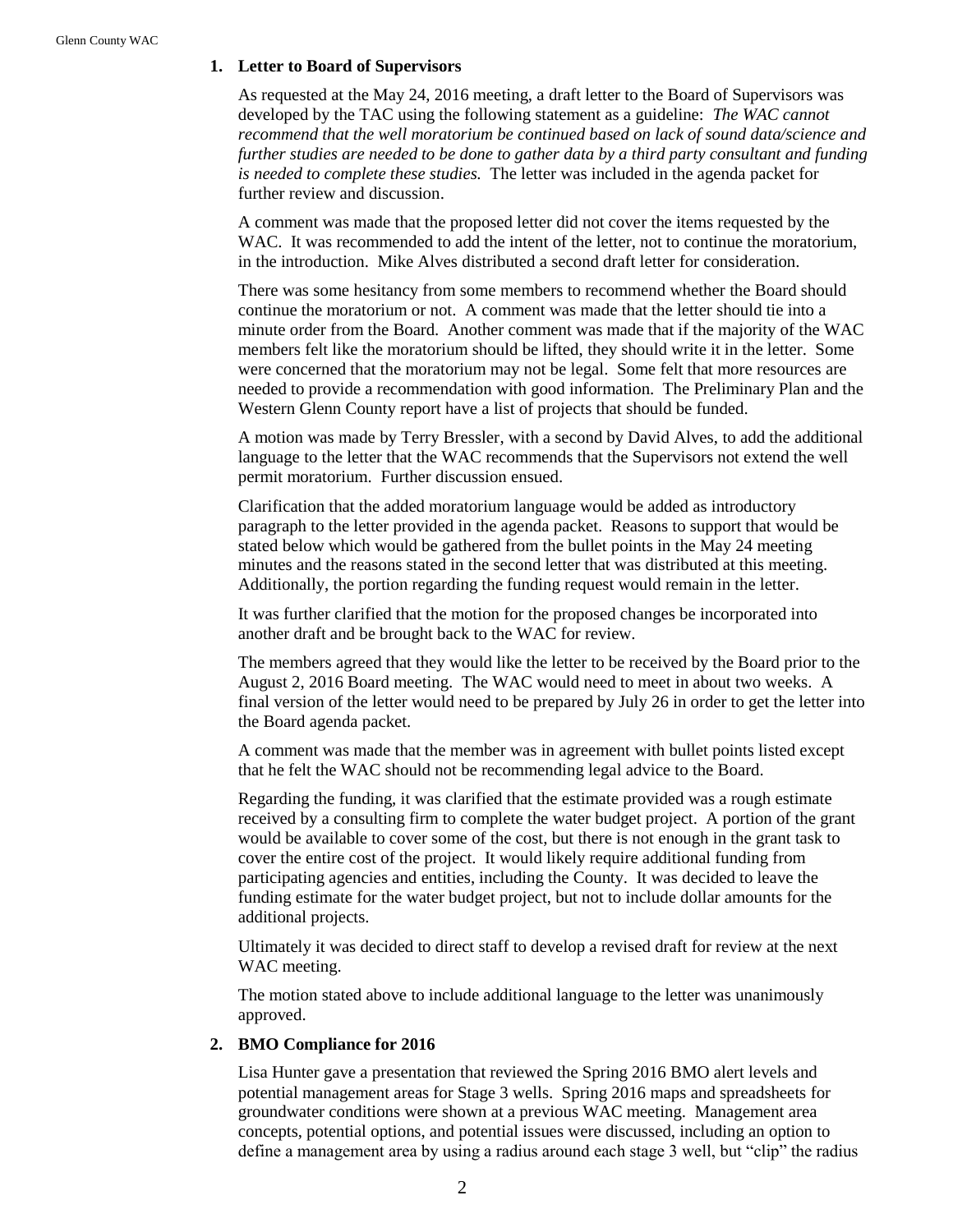to the BMO area in which it represents. Some of the hydrographs of the wells in the potential Stage 3 management area were presented to show the variability in the wells.

Challenges in horizontal and vertical management were discussed. A question was raised regarding potential monitoring of additional wells. It was also mentioned that wells that are perforated in multiple zones not be considered for monitoring. The perforations should be in one aquifer. A comment was made that more information is needed regarding well number 3 on the handout. Some felt that there is not enough information to make a decision on management actions.

It was suggested to add a column "Year Drilled" to the table that is included in the agenda packet. It was also suggested to add all the wells that are in the potential Stage 3 management area.

It was the general consensus that regarding Item 2.a.1, there is huge variability in zones that are being captured which dramatically influences the information collected. There are inconsistencies in the wells being monitored such as completed depth of the wells and perforated depths. Regarding Item 2.a.2, there needs to be a vertical component to the discussion. Well design analysis should also be considered.

Starting with the well permit application, well design should be developed up front.

#### **3. Well Permit Application Process**

It was the general consensus that this application is collecting more information which is beneficial. There was some concern regarding the second paragraph under the "Agreement and Signature of Owner and Well Contractor" section. Others felt it was beneficial for the well owner to know that restrictions may come in the future. It was suggested to change the wording to add a reference to the Sustainable Groundwater Management Act requirements. It was suggested that an e-log be required to be submitted for wells other than domestic wells. The e-log could eventually be used to design the well to an appropriate depth for the specific area.

The WAC would like to move this forward to the Board of Supervisors as a recommendation.

A motion was made by Bruce Roundy to forward the recommended changes on the well permit application to the Board of Supervisors in support of the Environmental Health Department. David Alves provided a second to the motion. The motion was approved unanimously.

#### **4. Sustainable Groundwater Management Act**

Lisa Hunter provided a brief update on the facilitation support services. The next working group meeting is scheduled for Thursday (July 14) at 10:00 at the Willows City Hall. All are welcome to participate. The Proposition 1 grant for \$250,000 over an 18-month period contains a water budget component. It will not cover the cost of the water budget discussed earlier, but can cover some of the cost.

### **5. Reports**

There was nothing to report. Lisa Hunter asked the WAC to consider for future discussion or action if the Legislation Committee and Education and Outreach Committee are still needed. Anjanette Shadley suggested keeping the engagement of the Farm Bureau. Ted Trimble mentioned that it is helpful to have committees in place and populated.

The TAC work has been discussed in prior items.

#### **6. Other Topics of Interest**

The County's website has been updated. The water portions of the website have changed and are being updated. If you have difficulties navigating through the website, please contact Lisa Hunter.